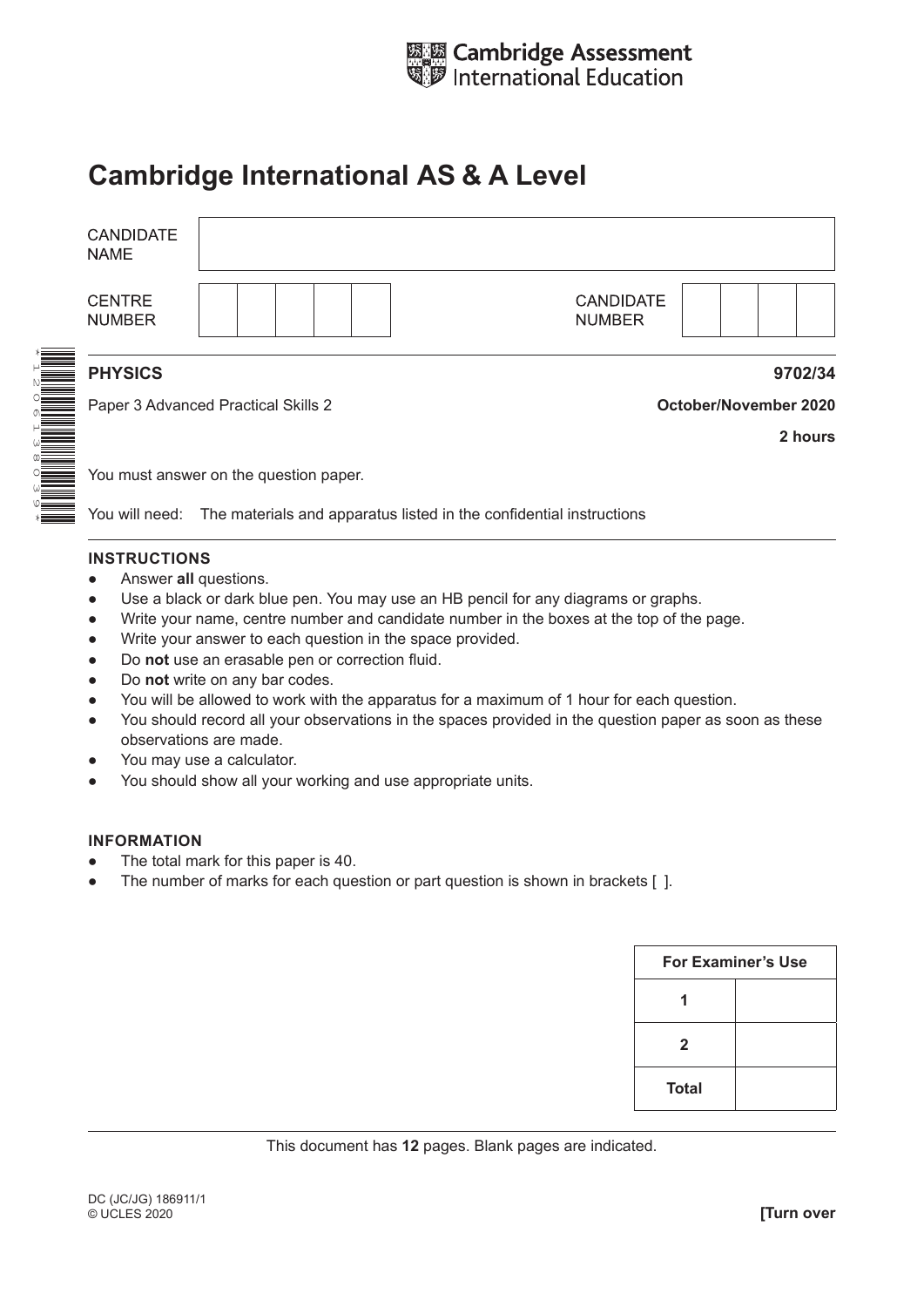# **BLANK PAGE**

 $\overline{\mathbf{2}}$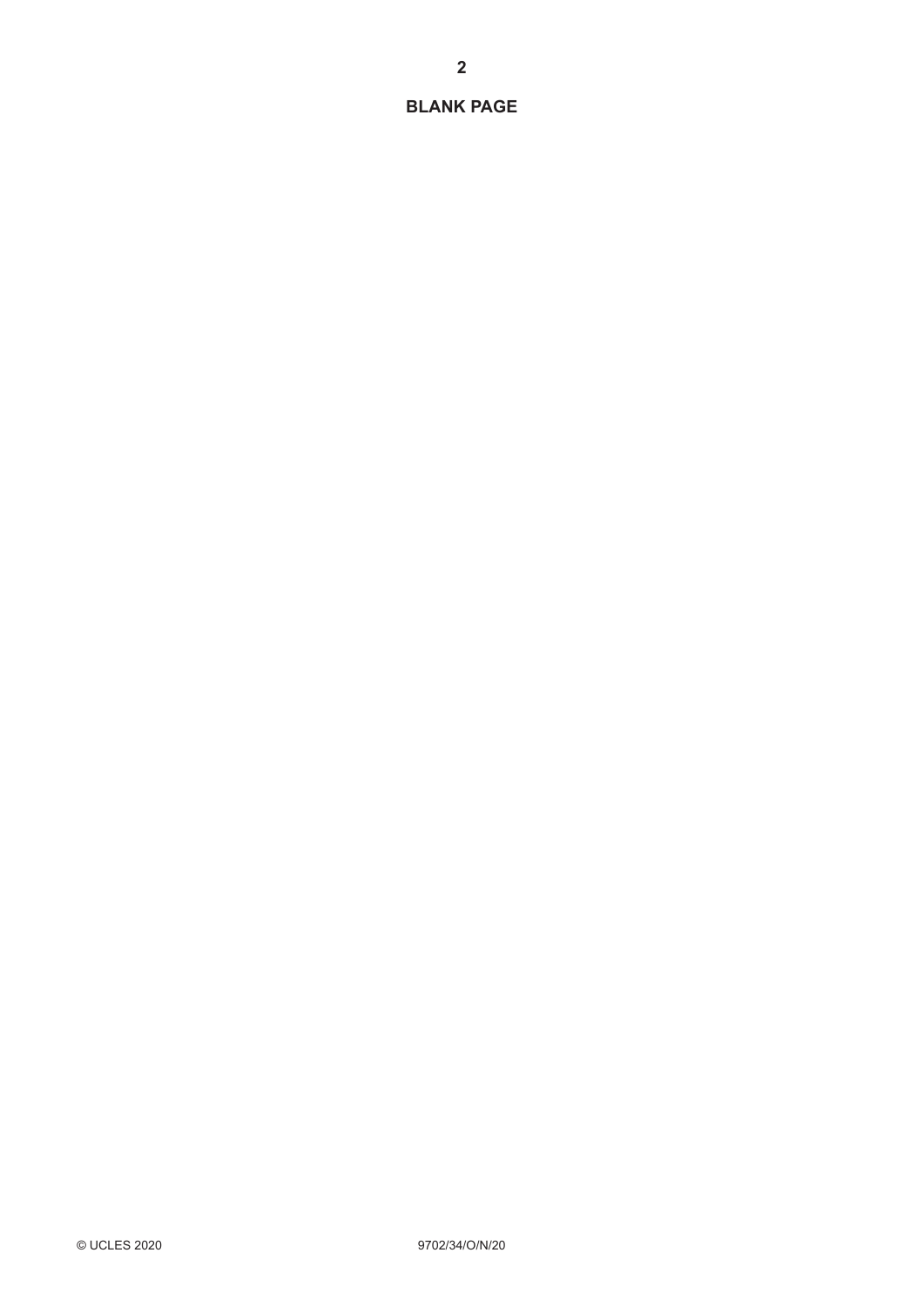## **You may not need to use all of the materials provided.**

- **1** In this experiment, you will investigate the equilibrium of a metre rule with a chain attached.
	- **(a)** Attach the boss to the stand at a height of approximately 60cm above the bench.
		- **•** Assemble the apparatus as shown in Fig. 1.1 with the nail held securely in the boss.
		- Attach one end of the chain of paper clips to the string loop and allow the other end of the chain to rest on the bench.
		- Attach the piece of adhesive putty to the metre rule approximately 40 cm from the nail.



**Fig. 1.1**

**Measure and record the distance**  $x$  **between the nail and the centre of the piece of** adhesive putty, as shown in Fig. 1.1.

*x* = ................................................... cm [1]

**(b)** Measure and record the angle θ between the metre rule and the plumb line, as shown in Fig. 1.1.

<sup>θ</sup> = ....................................................... ° [1]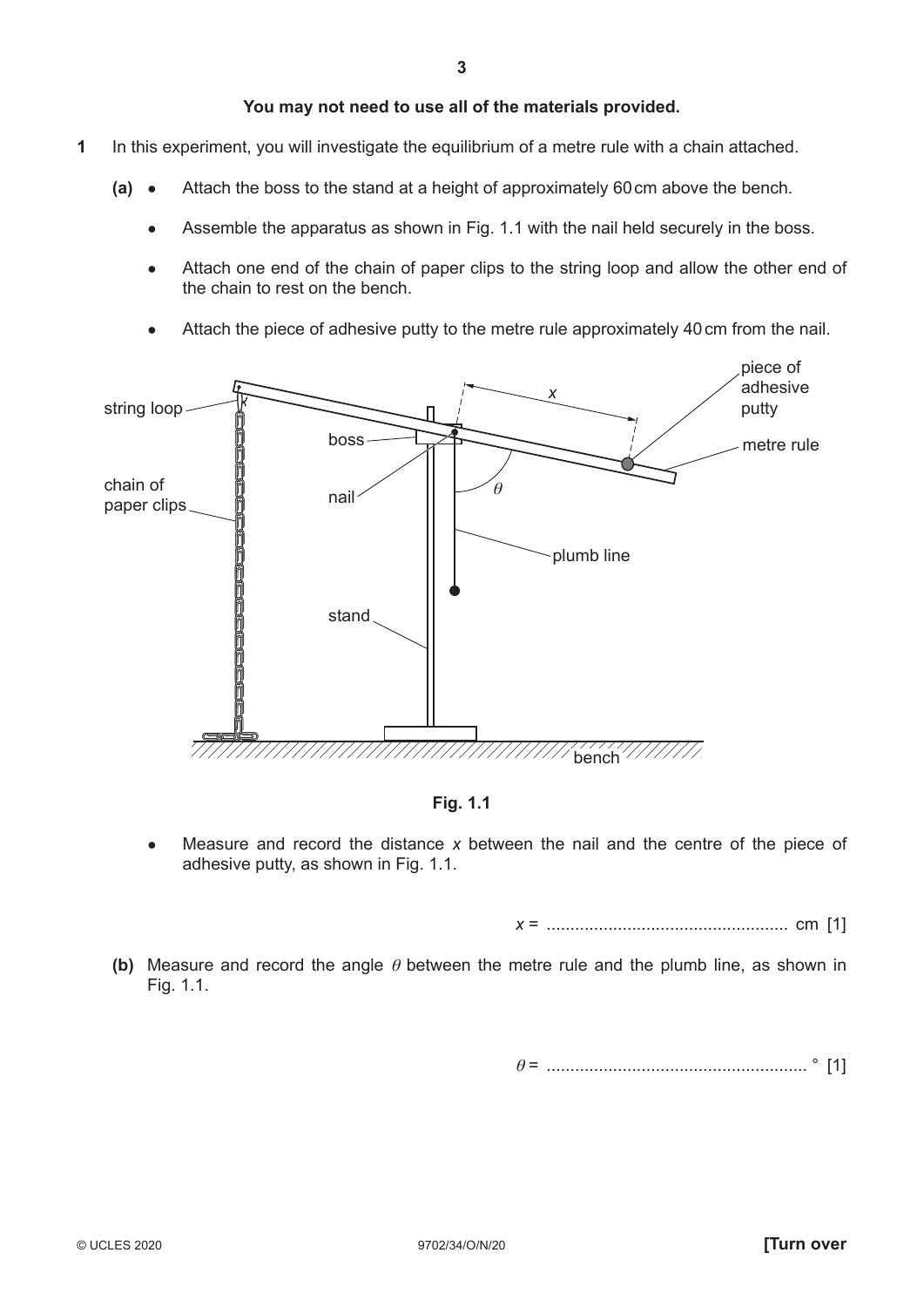**(c)** Vary *x* and measure θ until you have six sets of values of *x* and θ. Do not use values of *x* less than 15cm.

Record your results in a table. Include values of  $\cos\theta$  in your table.

|       |                                                                              | $[10]$ |
|-------|------------------------------------------------------------------------------|--------|
|       | (d) (i) Plot a graph of $\cos \theta$ on the y-axis against x on the x-axis. | [3]    |
| (ii)  | Draw the straight line of best fit.                                          |        |
| (iii) | Determine the gradient and y-intercept of this line.                         |        |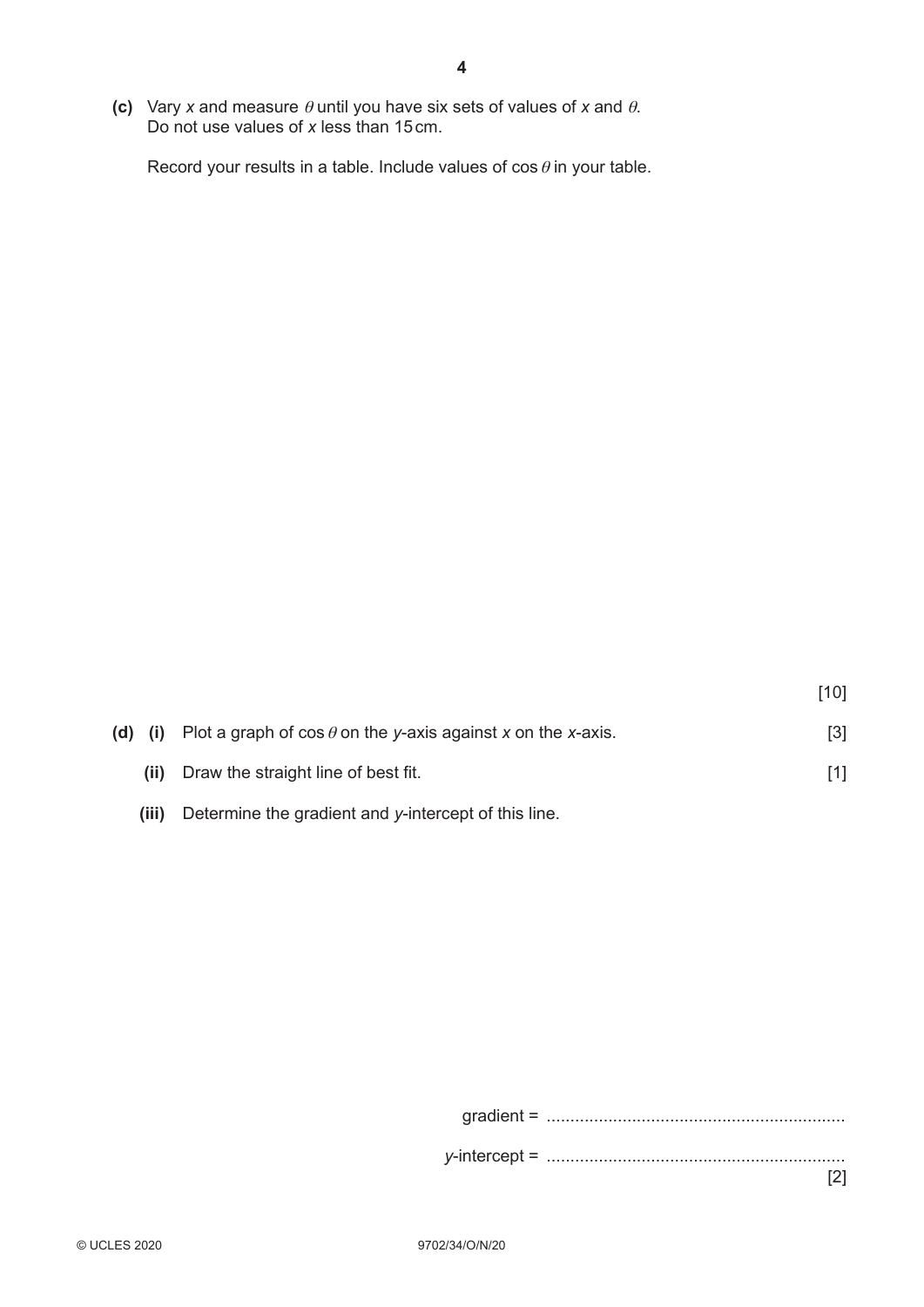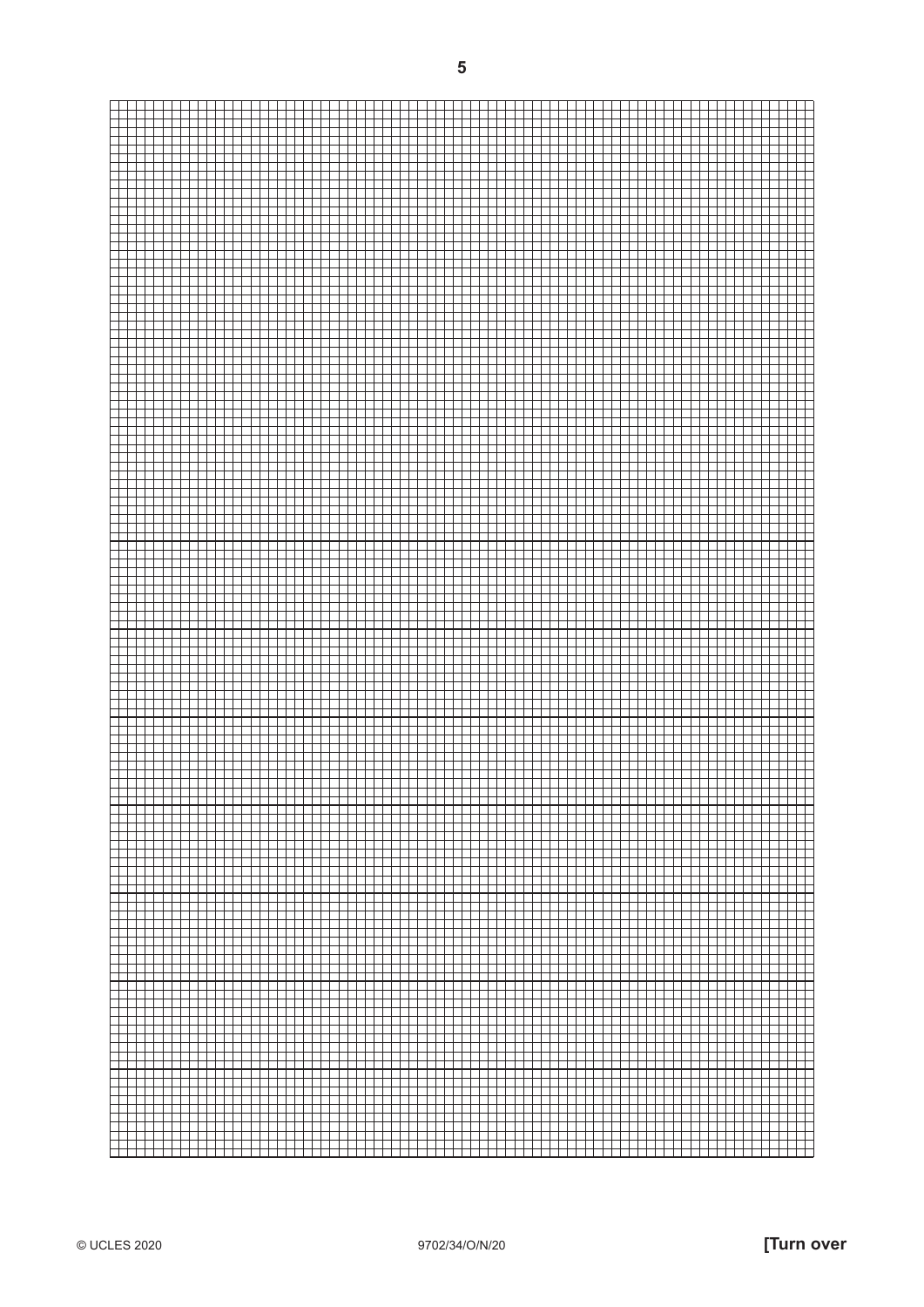**(e)** It is suggested that the quantities θ and *x* are related by the equation

 $\cos \theta = ax + b$ 

where *a* and *b* are constants.

Use your answers in **(d)(iii)** to determine the values of *a* and *b*. Give appropriate units.

> *a* = ............................................................... *b* = ............................................................... [2]

> > [Total: 20]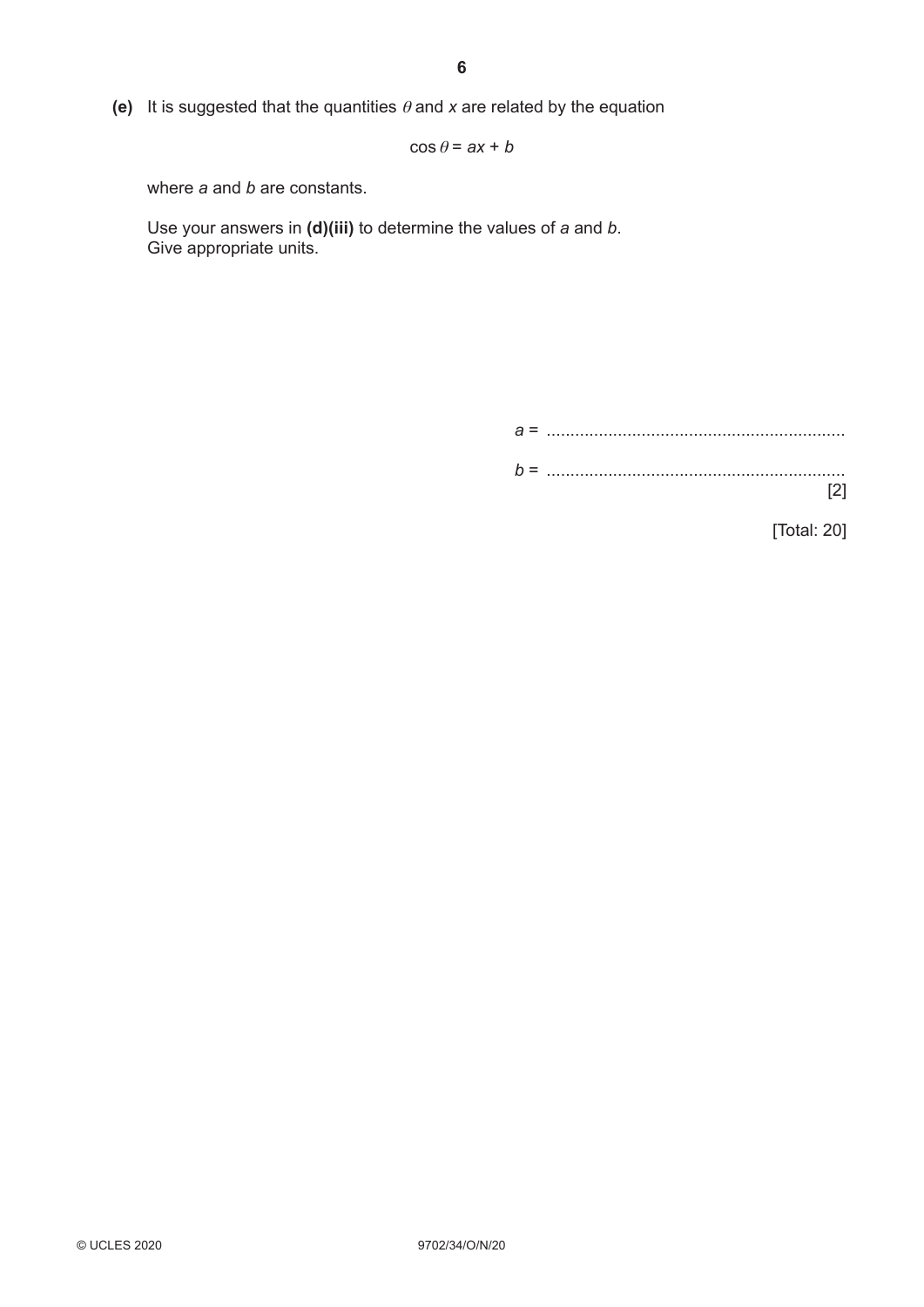# **You may not need to use all of the materials provided.**

- **2** In this experiment, you will investigate the motion of a roller on an inclined surface.
	- **(a)** You are provided with a roller made from a bolt and two washers, as shown in Fig. 2.1.



**Fig. 2.1**

 **(i)** Measure and record the distance *x* between the two lower faces of the washers, as shown in Fig. 2.1.

*x* = ......................................................... [1]

 **(ii)** Measure and record the diameter *D* of the larger washer and the diameter *d* of the smaller washer.

*D* = ...............................................................

*d* = ............................................................... [1]

 **(iii)** Calculate *L*, where

$$
L=\frac{xD}{(D-d)}.
$$

*L* = ......................................................... [1]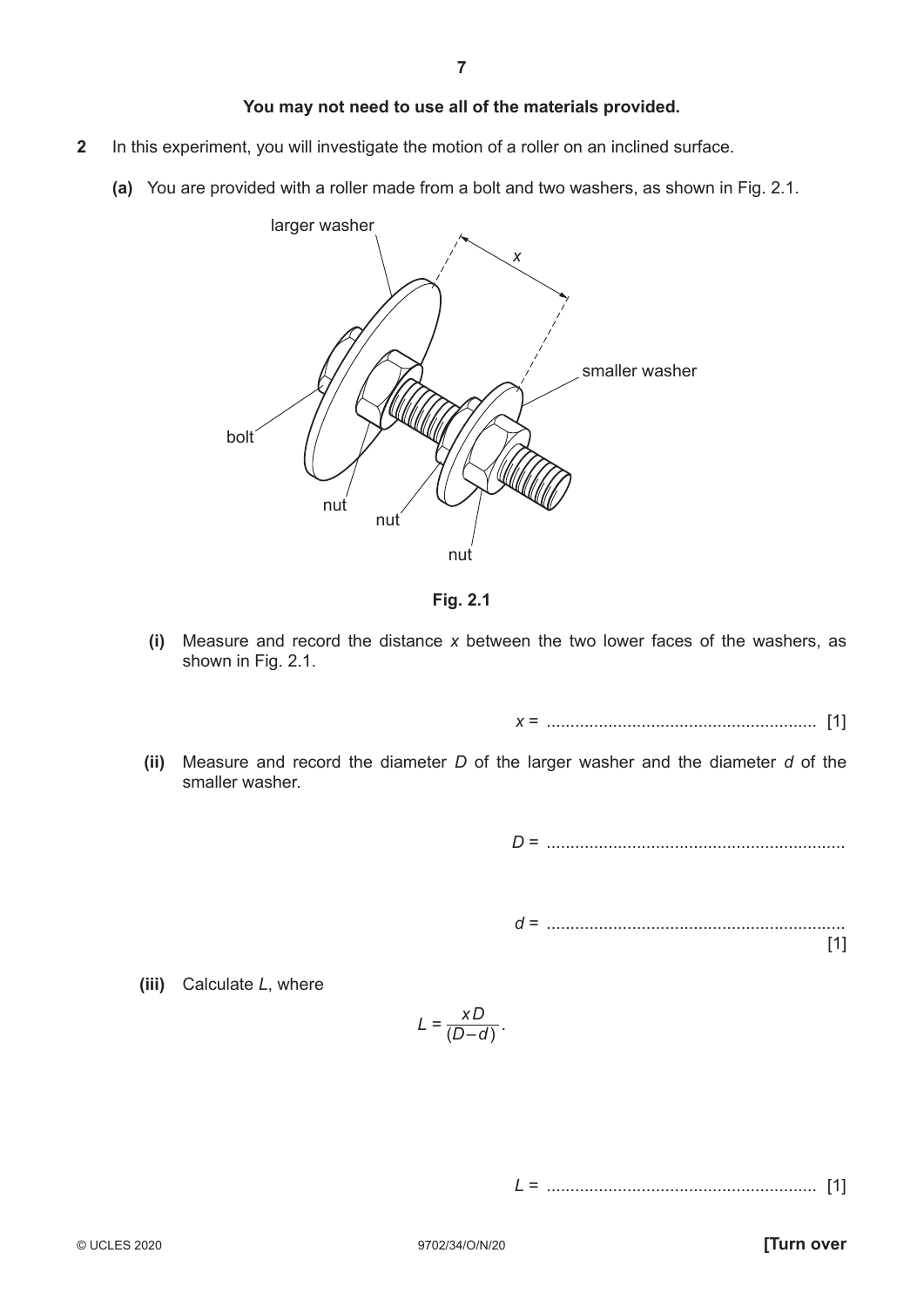**(iv)** Justify the number of significant figures you have given for your value of *L*.

........................................................................................................................................... ........................................................................................................................................... ..................................................................................................................................... [1]

**(b)** ● Place the flat board on the bench and support the board with the wooden block so that the board is at an angle  $\theta$  of approximately 10° to the bench, as shown in Fig. 2.2.





**Measure and record**  $\theta$ **.** 

<sup>θ</sup> = ............................................................. °

 **(i)** ● Place the roller on the board as shown in Fig. 2.3 and wait until it is stationary.



**Fig. 2.3**

- Push the roller to one side and release it. The roller will oscillate.
- Take measurements to find the period  $T$  of the oscillations.

*T* = ...................................................... s [2]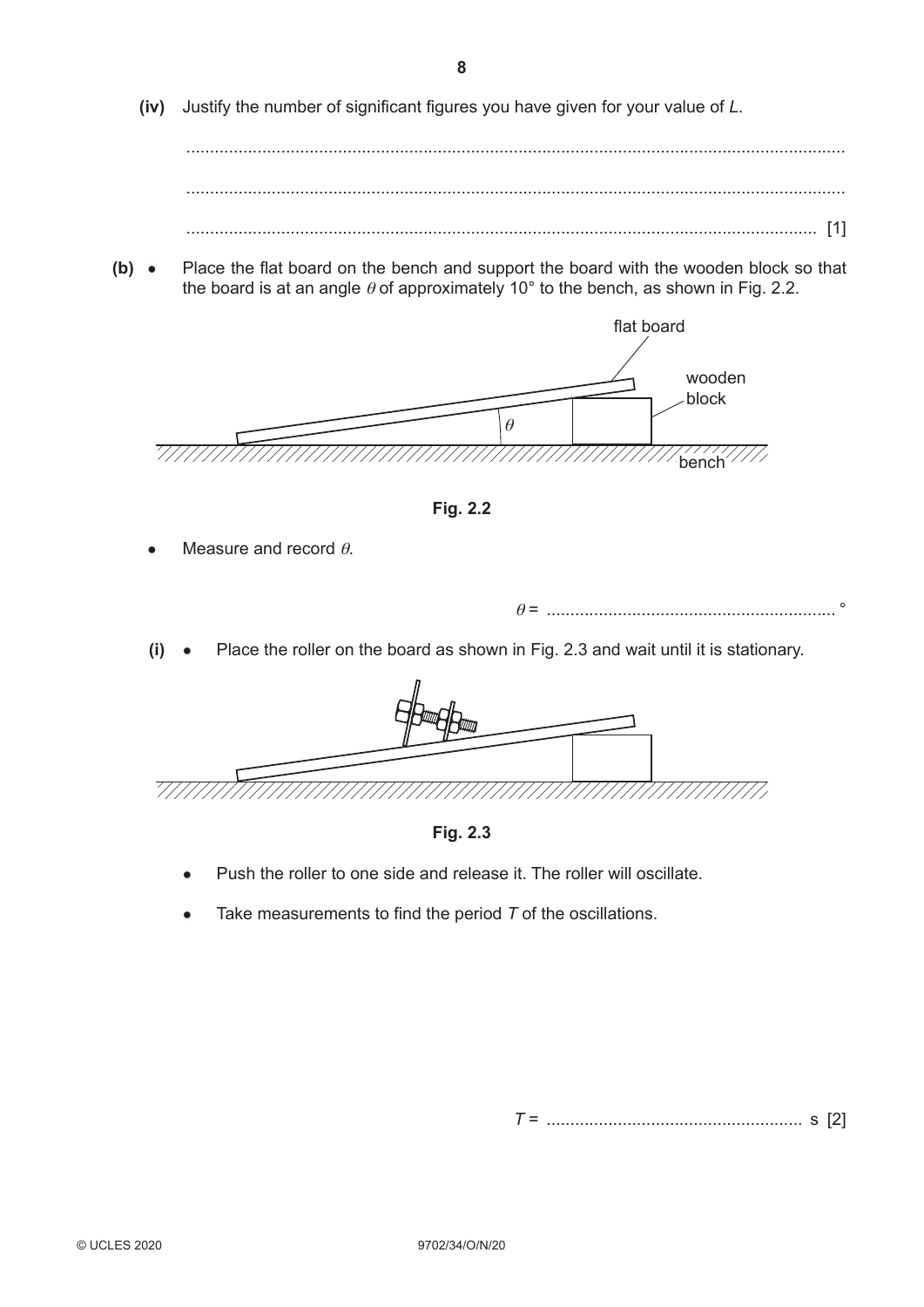**(ii)** Estimate the percentage uncertainty in your value of *T*. Show your working.

percentage uncertainty = ......................................................... [1]

- **(c)** Use the spanners to loosen the two nuts either side of the smaller washer.
	- Move these nuts and the smaller washer along the bolt until *x* is as large as possible. Use the spanners to tighten the nuts.
	- Repeat **(a)(i)**, **(a)(iii)** and **(b)(i)**.

*x* = ...............................................................

*L* = ...............................................................

*T* = ............................................................ s [2]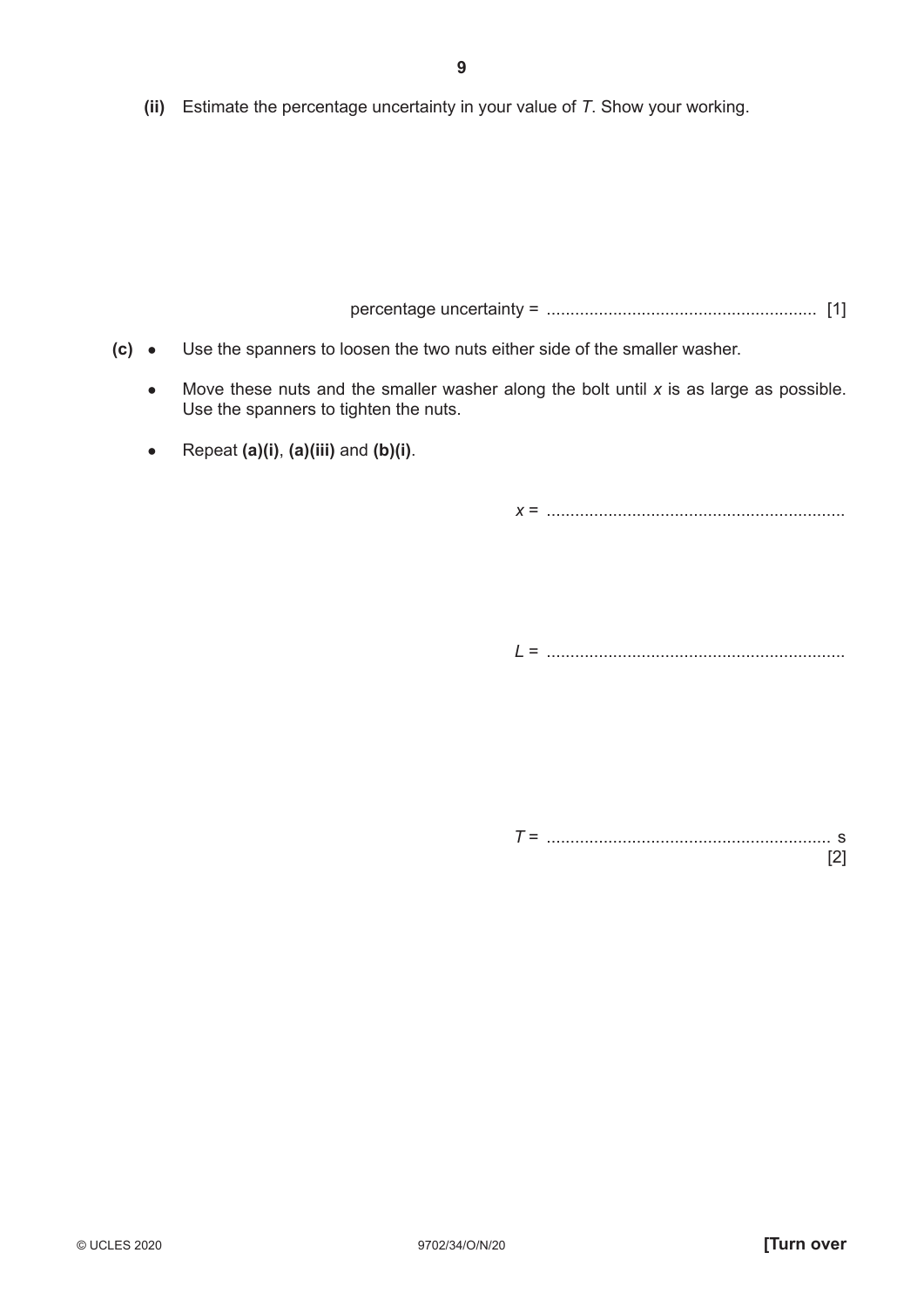**(d)** It is suggested that the relationship between *T*, *L* and *x* is

$$
kT^2 = L - \frac{x}{2}
$$

where *k* is a constant.

 **(i)** Using your data, calculate two values of *k*.

 **(ii)** Explain whether your results in **(d)(i)** support the suggested relationship.

........................................................................................................................................... ........................................................................................................................................... ..................................................................................................................................... [1]

**(e)** An approximate value for the acceleration of free fall *g* is given by

$$
g=\frac{4\pi^2k}{\sin\theta}.
$$

Use your second value of *k* and your value of θ from **(b)** to determine *g*.

*g* = ................................................ ms–2 [1]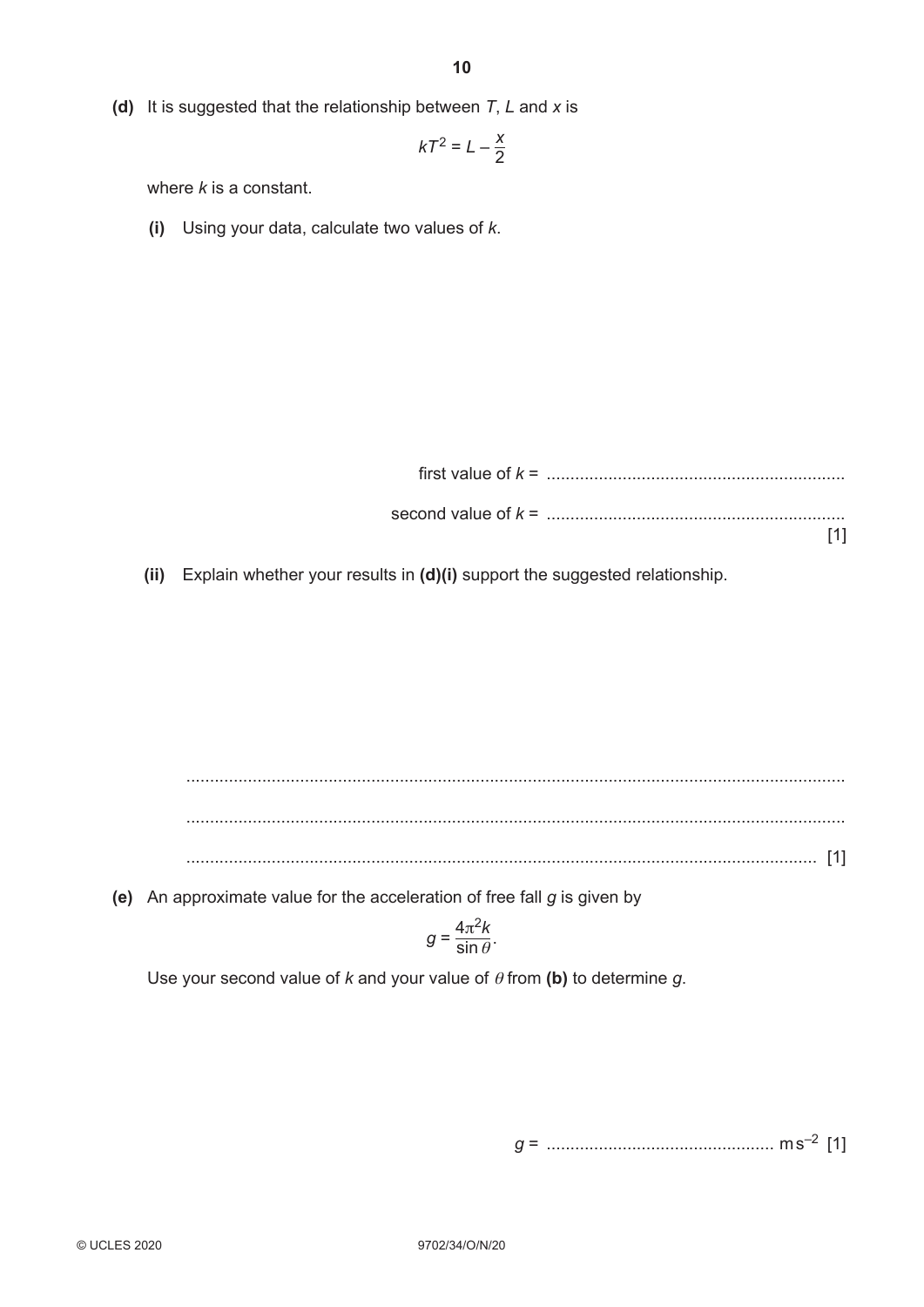| (f)                                                                                                                                              | (i) | Describe four sources of uncertainty or limitations of the procedure for this experiment. |  |
|--------------------------------------------------------------------------------------------------------------------------------------------------|-----|-------------------------------------------------------------------------------------------|--|
|                                                                                                                                                  |     |                                                                                           |  |
|                                                                                                                                                  |     |                                                                                           |  |
|                                                                                                                                                  |     |                                                                                           |  |
|                                                                                                                                                  |     |                                                                                           |  |
|                                                                                                                                                  |     |                                                                                           |  |
|                                                                                                                                                  |     |                                                                                           |  |
|                                                                                                                                                  |     |                                                                                           |  |
|                                                                                                                                                  |     | $[4]$                                                                                     |  |
| Describe four improvements that could be made to this experiment. You may suggest<br>(ii)<br>the use of other apparatus or different procedures. |     |                                                                                           |  |
|                                                                                                                                                  |     |                                                                                           |  |
|                                                                                                                                                  |     |                                                                                           |  |
|                                                                                                                                                  |     |                                                                                           |  |
|                                                                                                                                                  |     |                                                                                           |  |
|                                                                                                                                                  |     |                                                                                           |  |
|                                                                                                                                                  |     |                                                                                           |  |
|                                                                                                                                                  |     |                                                                                           |  |
|                                                                                                                                                  |     | $[4]$                                                                                     |  |

[Total: 20]